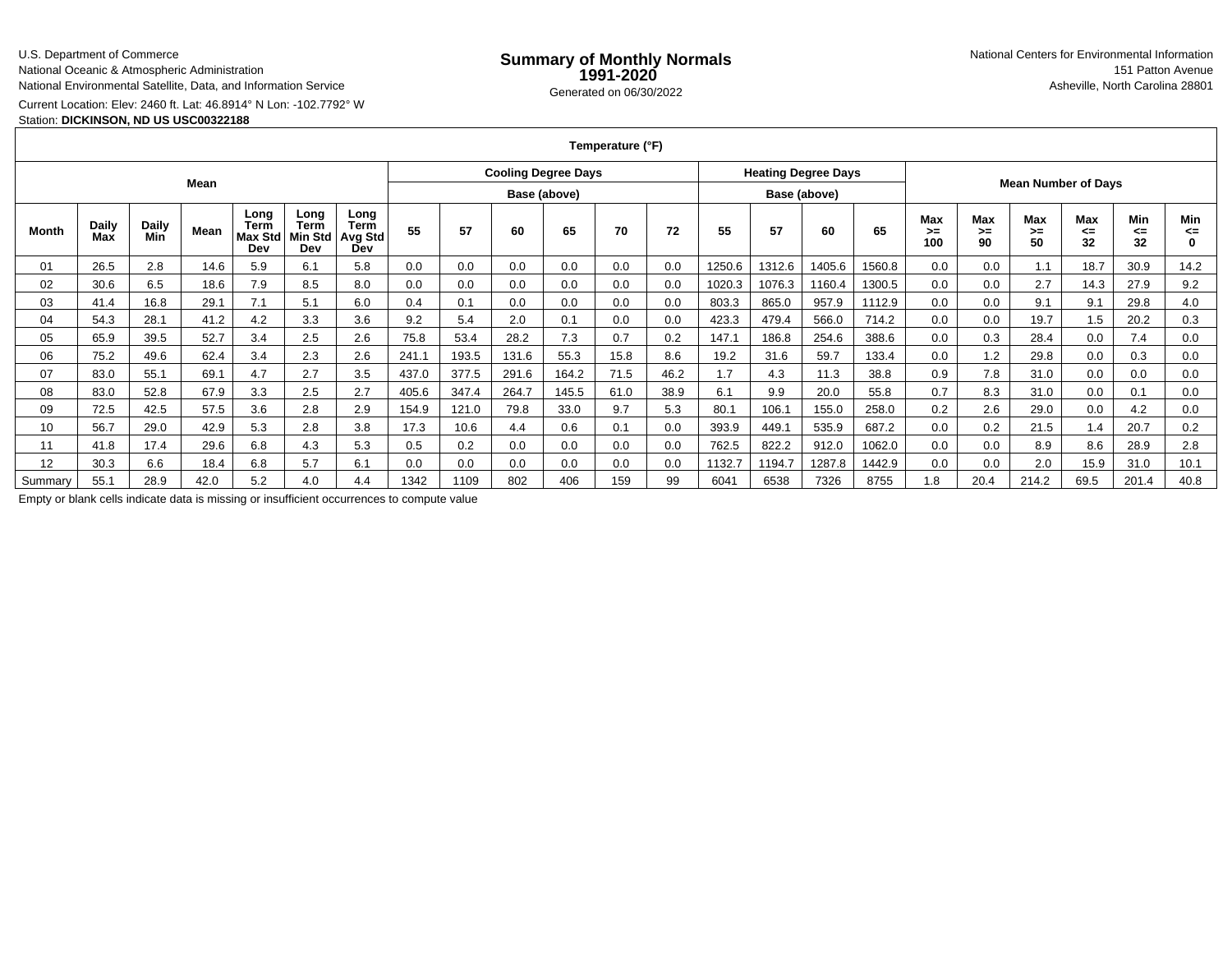U.S. Department of CommerceNational Oceanic & Atmospheric Administration

National Environmental Satellite, Data, and Information Service

e **Summary of Monthly Normals**<br> **1991-2020** 151 Patton Avenue **1991-2020** 1997-2020 e Generated on 06/30/2022 Asheville, North Carolina 28801 National Centers for Environmental Information151 Patton Avenue

Current Location: Elev: 2460 ft. Lat: 46.8914° N Lon: -102.7792° W

# Station: **DICKINSON, ND US USC00322188**

## **Precipitation (in.)**

|         | <b>Totals</b><br>Means |           |           | $\cdots$<br><b>Mean Number of Days</b><br><b>Daily Precipitation</b> | Precipitation Probabilities<br>Probability that precipitation will be<br>equal to or less than<br>the indicated amount<br><b>Monthly Precipitation<br/>vs. Probability Levels</b> |      |       |       |  |  |
|---------|------------------------|-----------|-----------|----------------------------------------------------------------------|-----------------------------------------------------------------------------------------------------------------------------------------------------------------------------------|------|-------|-------|--|--|
| Month   | Mean                   | $>= 0.01$ | $>= 0.10$ | $>= 0.50$                                                            | $>= 1.00$                                                                                                                                                                         | 0.25 | 0.50  | 0.75  |  |  |
| 01      | 0.40                   | 6.5       | 1.5       | 0.0                                                                  | 0.0                                                                                                                                                                               | 0.24 | 0.31  | 0.54  |  |  |
| 02      | 0.53                   | 5.6       | 1.5       | 0.1                                                                  | 0.0                                                                                                                                                                               | 0.23 | 0.42  | 0.53  |  |  |
| 03      | 0.68                   | 6.4       | 2.2       | 0.3                                                                  | 0.1                                                                                                                                                                               | 0.34 | 0.53  | 0.92  |  |  |
| 04      | 1.56                   | 7.4       | 3.5       | 0.8                                                                  | 0.1                                                                                                                                                                               | 0.82 | 1.21  | 2.01  |  |  |
| 05      | 2.59                   | 11.4      | 5.9       | 1.5                                                                  | 0.4                                                                                                                                                                               | 1.68 | 1.99  | 3.27  |  |  |
| 06      | 3.17                   | 12.1      | 6.5       | 2.1                                                                  | 0.5                                                                                                                                                                               | 1.55 | 2.62  | 4.34  |  |  |
| 07      | 2.69                   | 9.6       | 5.5       | 1.7                                                                  | 0.5                                                                                                                                                                               | 1.82 | 2.53  | 3.35  |  |  |
| 08      | 1.86                   | 7.4       | 3.1       | 0.9                                                                  | 0.2                                                                                                                                                                               | 0.91 | 1.44  | 2.76  |  |  |
| 09      | 1.73                   | 7.7       | 3.7       | 1.0                                                                  | 0.3                                                                                                                                                                               | 0.90 | 1.46  | 2.27  |  |  |
| 10      | 1.33                   | 6.4       | 2.9       | 0.6                                                                  | 0.1                                                                                                                                                                               | 0.46 | 1.00  | 1.46  |  |  |
| 11      | 0.59                   | 4.8       | 1.7       | 0.2                                                                  | 0.0                                                                                                                                                                               | 0.21 | 0.41  | 0.89  |  |  |
| 12      | 0.43                   | 5.6       | 1.4       | 0.1                                                                  | 0.0                                                                                                                                                                               | 0.19 | 0.37  | 0.57  |  |  |
| Summary | 17.56                  | 90.9      | 39.4      | 9.3                                                                  | 2.2                                                                                                                                                                               | 9.35 | 14.29 | 22.91 |  |  |

Empty or blank cells indicate data is missing or insufficient occurrences to compute value